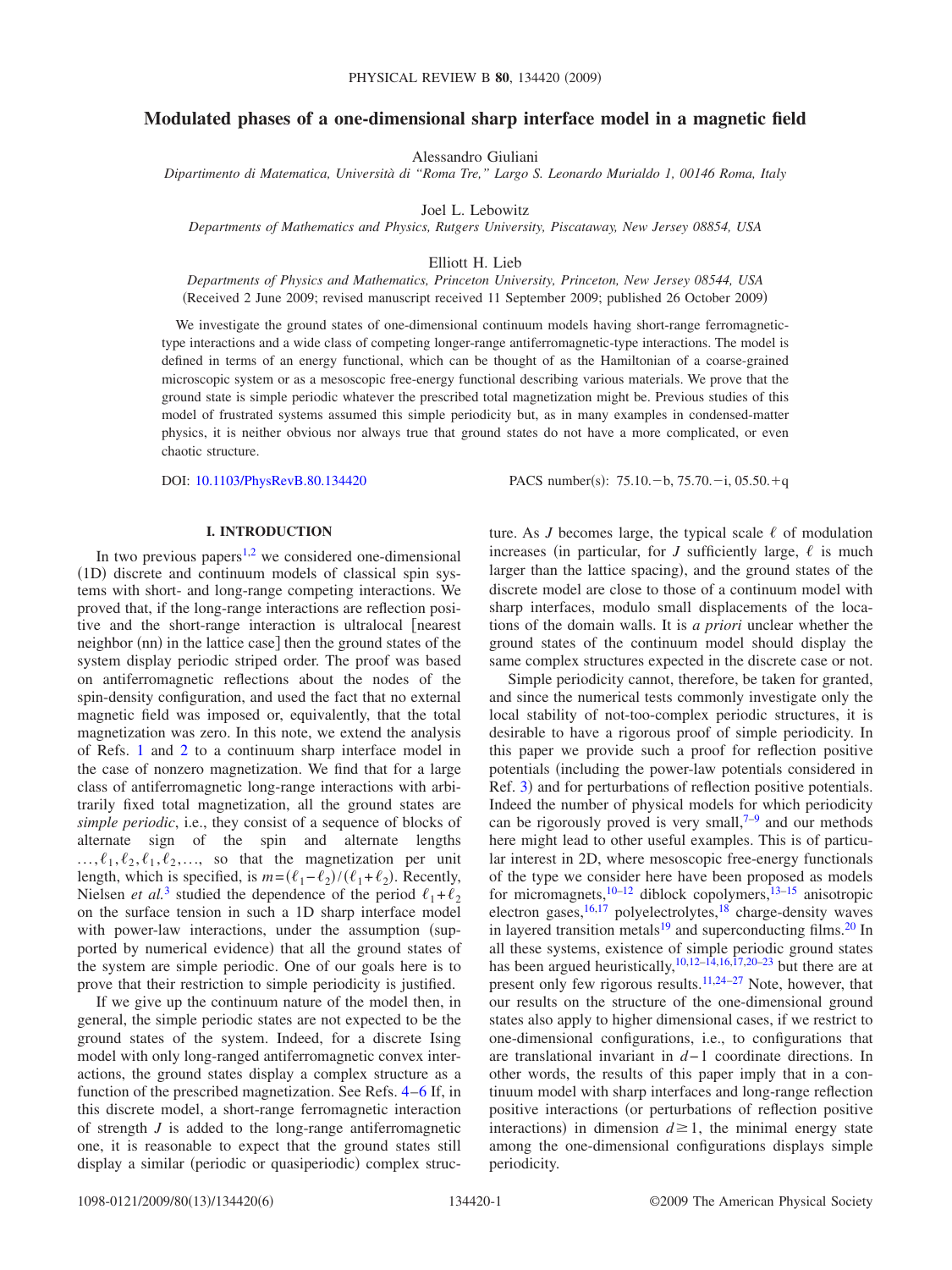<span id="page-1-2"></span>

FIG. 1. A function defined in the interval  $[a,b]$  (upper part) and its Neumann extension (lower part).

The paper is organized as follows. In Sec. [II](#page-1-0) we define the model, state the main results in the form of two theorems, and discuss their significance. In Sec. [III](#page-2-0) we prove the first theorem, for the case of reflection positive interactions. The proof combines ideas from our previous papers and from Refs. [7–](#page-5-5)[9.](#page-5-6) In Sec. [IV](#page-3-0) we prove stability of our results, namely, that small perturbations of reflection positive interactions do not affect the simple periodicity of the ground state; moreover, we discuss the ground-state properties of the system at small *J*. In Sec. [VI](#page-4-0) we summarize our results and discuss conclusions and perspectives. In appendix we prove some nondegeneracy properties of the minimizers, used in the proof of Theorem 1.

### **II. MAIN RESULTS**

<span id="page-1-0"></span>Given  $L > 0$ , we consider the following energy functional:

<span id="page-1-1"></span>
$$
\mathcal{E}(u) = \frac{J}{2} \int_0^L dx |u'| + \frac{1}{2} \int_0^L dx \int_{-\infty}^{+\infty} dy u(x) v(x - y) \tilde{u}(y),
$$
\n(2.1)

where  $J>0$ , *v* is a positive potential, and *u* is a function defined for  $0 \le x \le L$  that assumes the values  $\pm 1$ , representing the configurations of our 1D magnetic system, and *u'* is its derivative. For any function *u* with values  $\pm 1$ ,  $\int_0^L dx |u'|$  is simply twice the number of times  $u(x)$  jumps from +1 to -1 or from  $-1$  to  $+1$ .

The function  $\tilde{u}$ , in Eq. ([2.1](#page-1-1)), is the (Neumann) extension of *u* over the whole real axis and is defined as follows. Given a function *w* defined in an interval  $I = [a, b]$ , its Neumann extension  $\tilde{w}$  is obtained from *w* by iteratively reflecting it about the end points *a* and *b* of *I* and about their images, see Fig. [1.](#page-1-2)

<span id="page-1-6"></span>We will also assume that *u* satisfies the magnetization constraint

$$
\frac{1}{L} \int_0^L dx u(x) = m, \quad 0 \le m < 1.
$$
 (2.2)

In the following, we shall require that the potential  $\nu$  satisfies some positivity properties. More precisely, we shall consider

<span id="page-1-3"></span>(1) Reflection positive potentials, i.e.,

$$
v(x) = \int_0^\infty d\alpha \mu(\alpha) e^{-\alpha|x|},
$$
 (2.3)

with  $\mu$  a positive density such that  $\nu$  is integrable, i.e.,  $\int_0^{\infty} d\alpha \mu(\alpha) \alpha^{-1} < \infty$ ; Eq. ([2.3](#page-1-3)) is equivalent to the condition

that *v* is completely monotone, i.e.,  $(-1)^n \frac{d^n v(x)}{dx^n} \ge 0$ , for all  $x > 0$ ,  $n \ge 0$ ;<sup>28</sup>

(2) Finite-range perturbations of reflection positive potentials, i.e.,

$$
v(x) = v_0(x) + f_\varepsilon(x),\tag{2.4}
$$

<span id="page-1-5"></span>with  $v_0$  as in Eq. ([2.3](#page-1-3)) and  $f_{\varepsilon}$  a finite, even potential, with range  $\varepsilon$ .

Our first result is that in the case of reflection positive interactions the minimizers of Eq.  $(2.1)$  $(2.1)$  $(2.1)$  are simple periodic, for all  $J>0$ .

*Theorem 1 [Simple periodicity].* Given an integer *M* and  $0 \le m < 1$ , let  $u_{M,m}(x)$  be defined for  $0 \le x \le L/M$  by

$$
u_{M,m}(x) = \begin{cases} +1 & \text{if } 0 \le x \le \frac{1+m}{2} \frac{L}{M}, \\ -1 & \text{if } \frac{1+m}{2} \frac{L}{M} \le x \le \frac{L}{M}. \end{cases}
$$
(2.5)

Then all the finite volume minimizers of Eq.  $(2.1)$  $(2.1)$  $(2.1)$ , with re-flection positive potential Eq. ([2.3](#page-1-3)), are of the form  $w_M^+(x) = \tilde{u}_{M,m}(x)$  or  $w_M^-(x) = \tilde{u}_{M,m}(x - \frac{L}{M})$ , with M fixed by the variational equation

$$
\mathcal{E}(w_M^{\pm}) = \min_{M'} \mathcal{E}(w_M^{\pm}),
$$
\n(2.6)

<span id="page-1-4"></span>where  $M'$  is a positive integer.

The variational Eq.  $(2.6)$  $(2.6)$  $(2.6)$  has been studied and solved, for some explicit choices of  $v$ , in Ref. [3.](#page-5-2) One might worry about the fact that the resulting picture of a zero-temperature phase diagram consisting of simple periodic ground states crucially depends on the choice of a reflection positive, or at least convex, potential. Any reflection positive potential is convex and any convex potential that goes to zero at infinity has a cusp at  $x=0$ . A natural question, therefore, is whether the cusp plays an important role or not in the resulting phenomenon. It is reassuring that we can prove that the simple periodicity property is stable under small perturbations  $f_{\varepsilon}$  of the reflection positive potential that remove the cusp, as long as  $\varepsilon$  is smaller than the resulting period.

*Theorem 2 [Perturbative stability].* Let *v*, *v*<sub>0</sub>, and  $f_{\varepsilon}$  be defined as in Eq.  $(2.4)$  $(2.4)$  $(2.4)$  and let us assume that

$$
\varepsilon < \frac{J}{\int_{-\infty}^{\infty} dx \big[ v_0(x) + 2 \big| f_\varepsilon(x) \big| \big]}.\tag{2.7}
$$

Then the finite volume minimizers of Eq.  $(2.1)$  $(2.1)$  $(2.1)$  with perturbed reflection positive potential  $(2.4)$  $(2.4)$  $(2.4)$  are functions of the form  $w_M^{\pm}$ , with  $w_M^{\pm}$  defined as in Theorem 1, and with *M* fixed by the variational equation

$$
\mathcal{E}(w_M^{\pm}) = \min_{M'} \mathcal{E}(w_{M'}^{\pm}).
$$
\n(2.8)

Theorem 2 can be interpreted as saying that for any finite *J* the simple periodicity property is stable under small finiterange perturbations of the potential. It can also be interpreted the other way round: For any given finite-range perturbation of a reflection positive potential, the ground state is simply periodic if *J* is large enough. In this sense, it suffices that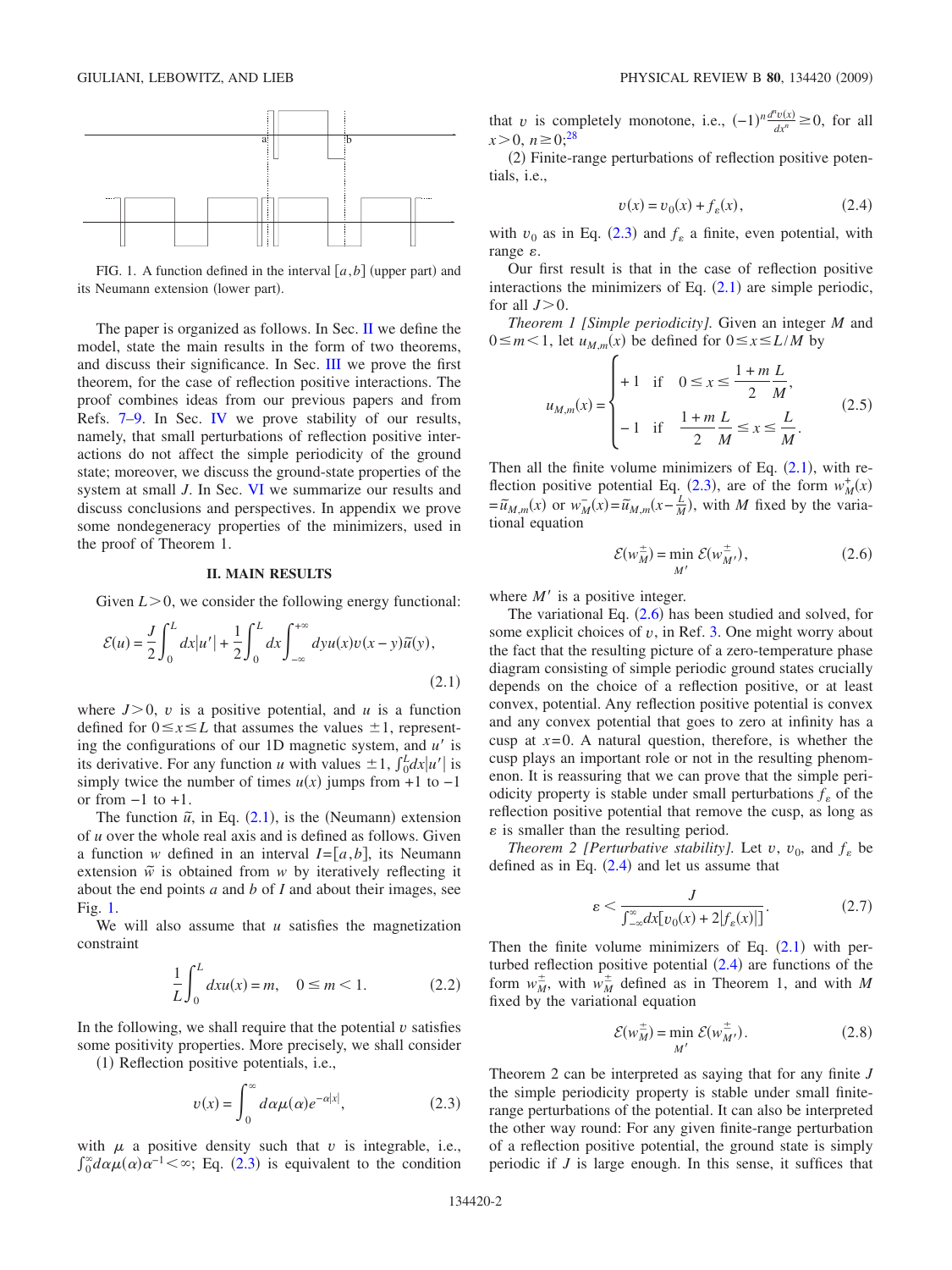<span id="page-2-1"></span>

FIG. 2. A putative minimizer *w* of  $E_\alpha(u)$  in the subspace of functions with  $M=9$  jumps, and its sequence of nondegenerate jump points.

beyond a certain range, which grows with *J*, the interaction is reflection positive, in order for the ground state to be simply periodic. On the contrary, at small values of *J*, the structure of the ground states may depend critically on the short range properties of the potential, as discussed in Sec. [IV,](#page-3-0) after the proof of Theorem 2.

A similar stability result is valid for *lattice models* in zero magnetic field with zero (or unconstrained) magnetization. Consider a 1D Ising model with finite range ferromagnetic interactions and long-range antiferromagnetic reflection positive interactions. If the strength *J* of the nn ferromagnetic interaction is large enough, while the strength of further neighbor ferromagnetic and long-range antiferromagnetic interactions are kept fixed, the ground states are simple periodic. This extends the results of Ref. [1,](#page-5-0) where simple periodicity was proved only for the case of nn ferromagnetic interactions. The proof of this claim goes along the same lines as the proof of Theorem 2 and we will not belabor its details here. On the contrary, our proof does not extend to the lattice case if the prescribed magnetization is different from zero. We do not think that this is just a technical problem: as remarked in the introduction, the ground states of discrete models with prescribed magnetization different from zero are not expected to be simple periodic, see Refs. [4–](#page-5-3)[6,](#page-5-4) so we expect the analogs of Theorems 1 and 2 to be false in this case.

#### **III. PROOF OF THEOREM 1**

<span id="page-2-0"></span>Let us first fix an integer *M* and let us temporarily restrict ourselves to functions with exactly  $M$  jumps in [0, $L$ ]. Let us rewrite the energy of such functions in the form

$$
\mathcal{E}(u) = JM + \frac{1}{2} \int_0^\infty d\alpha \mu(\alpha) E_\alpha(u), \quad E_\alpha(u)
$$

$$
= \int_0^L dx u(x) W_{\alpha,u}(x), \tag{3.1}
$$

where

$$
W_{\alpha,u}(x) = \int_{-\infty}^{+\infty} dy e^{-\alpha|x-y|} \tilde{u}(y)
$$
 (3.2)

is the potential at point *x* associated to the exponential interaction  $e^{-\alpha|x-y|}$ . A short calculation shows that  $W_{\alpha,\mu}$  satisfies the linear second-order equation

$$
W''_{\alpha,u}(x) - \alpha^2 W_{\alpha,u}(x) = -2\alpha u(x).
$$
 (3.3)

<span id="page-2-3"></span>For a given *M* and *m* exactly one simple periodic function exists (up to translations). We are going to prove that for

<span id="page-2-2"></span>

FIG. 3. A putative minimizer  $w$  with  $M=9$  jumps (upper part). If  $x_2$  and  $x_3$  are zero derivative points of *w*, then the potential generated by *w* and by  $\tilde{w}_3$  (lower part) inside the interval  $[x_2, x_3]$  are the same.

each  $\alpha$  > 0,  $E_\alpha(u)$  is minimized by this simple periodic function and, therefore,  $\mathcal{E}(u)$  is also minimized by this function.

Let us now fix  $\alpha$  and let  $w$  be a minimizer of  $E_\alpha(u)$  in the space of functions with exactly *M* jumps. We can assume, without loss of generality, that  $w(0) = +1$ . In this case, *w* is uniquely determined by the sequence of its jump points 0  $\leq z_1 \leq z_2 \leq \cdots \leq z_M \leq L$ , see Fig. [2;](#page-2-1) these jump points have to satisfy a constraint induced by Eq.  $(2.2)$  $(2.2)$  $(2.2)$ 

<span id="page-2-4"></span>
$$
z_1 - (z_2 - z_1) + \dots + (-1)^{M-1} (z_M - z_{M-1}) + (-1)^M (L - z_M)
$$
  
= Lm. (3.4)

The existence of a minimizer for fixed  $\alpha$  and fixed number of jumps is proved in appendix, where it is shown in particular that any such minimizer has a nondegenerate sequence of jump points, i.e.,  $0 \lt z_1 \lt z_2 \lt \cdots \lt z_M \lt L$ , and that the potential at the jump points is constant, i.e.,  $W_{\alpha,w}(z_i)$ is independent of *i*. As discussed in appendix, the potential  $W_{\alpha w}$  is strictly convex in the intervals where *w* is negative and concave in the intervals where *w* is positive. Therefore,  $W_{\alpha,w}$  has exactly one zero derivative point in each interval  $(z_i, z_{i+1}), i = 1, \ldots, M-1$ ; let us denote it by  $x_i, x_i \in (z_i, z_{i+1}).$ We also define  $x_0 = 0$  and  $x_M = L$ ; note that, by the Neumann's boundary conditions imposed on the big box  $[0,L]$ , we also have that  $W'_{\alpha,w}(x_0) = W'_{\alpha,w}(x_M) = 0$  (Fig. [3](#page-2-2)).

The ordered (and nondegenerate) sequence of points  $x_i$ ,  $i=0,\ldots,M$ , induces a partition of  $[0,L]$  in intervals  $I_i$  $=[x_i, x_{i+1}]$  characterized by the fact that  $W'_{\alpha, w}(x_i) = 0$ . Now, the first key remark, due to Müller and to Chen and Oshita, $7.9$  $7.9$ is that, for every  $x \in I_i$ ,  $W_{\alpha,w}(x) = W_{\alpha,w_i}(x)$ , where  $w_i = \tilde{w}_{I_i}$ , with  $w_I$  the restriction of *w* to  $I_i$ . In other words the claim is that, if we restrict to intervals whose end points are zero derivative of the potential, then the potential inside such an interval is the same as one would get by repeatedly reflecting  $w_{I_i}$  about the end points of  $I_i$  and about their images under reflections. The reason is very simple: both  $W_{\alpha,w}(x)$  and  $W_{\alpha,w_i}(x)$  satisfy the same Eq. ([3.3](#page-2-3)) in the same interval, with  $W' = 0$  boundary conditions at  $x_i$  and  $x_{i+1}$ . The solution of the linear Eq.  $(3.3)$  $(3.3)$  $(3.3)$  with these boundary conditions is unique, which means that the two potentials must be the same on  $I_i$ . Therefore,

$$
\int_0^L dx w(x) W_{\alpha,w}(x) = \sum_{i=0}^{M-1} \int_{x_i}^{x_{i+1}} dx w_i(x) W_{\alpha,w_i}(x).
$$
 (3.5)

On the other hand, denoting by  $p_i$ ,  $q_i$  the lengths of the positive and negative parts of  $w_i$  on  $I_i$ , respectively, a computation shows that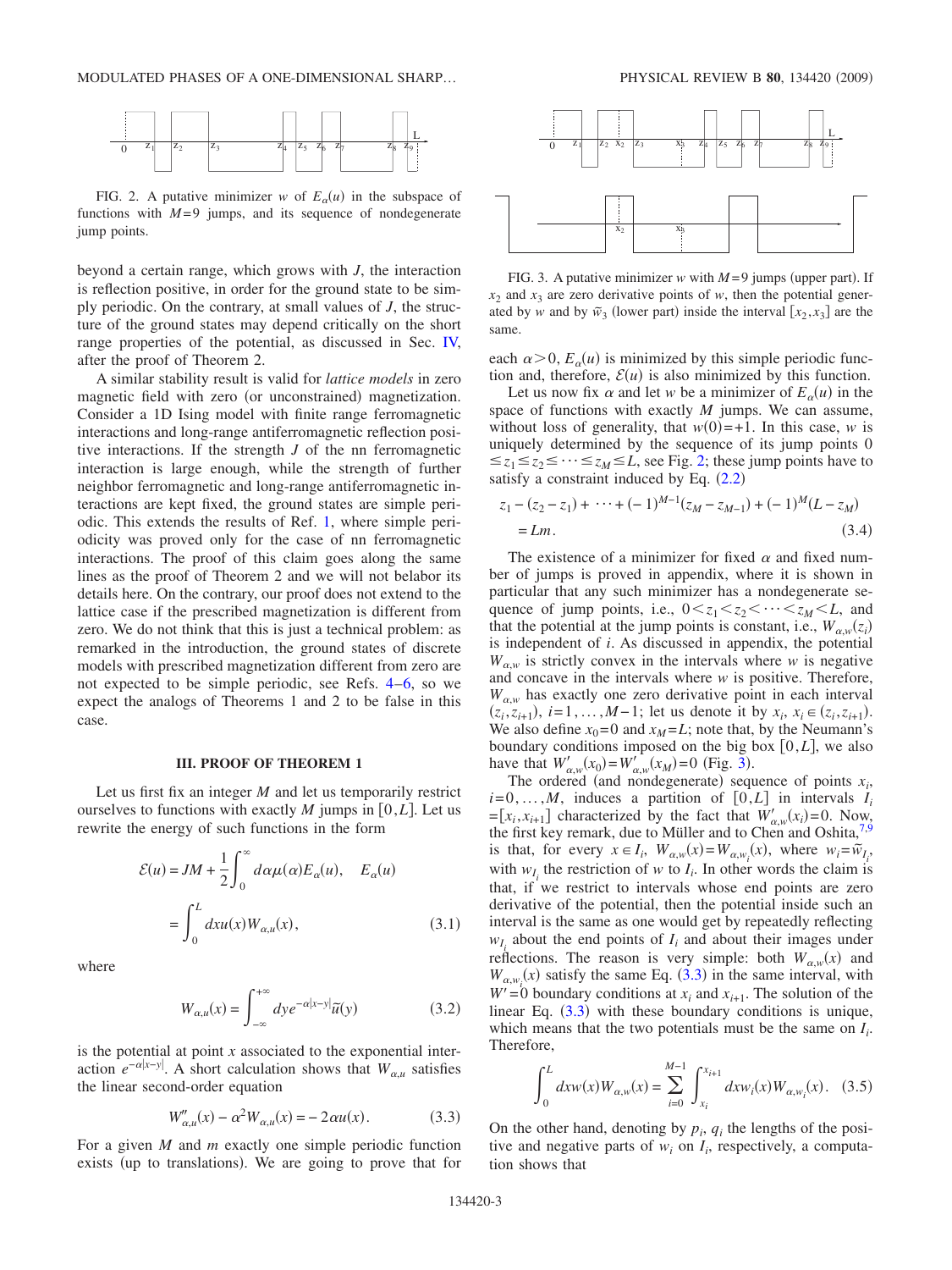$$
\alpha^2 \int_{x_i}^{x_{i+1}} dx w_i(x) W_{\alpha, w_i}(x)
$$
  
=  $2p_i \alpha + 2q_i \alpha - 4 \frac{\sinh(\alpha p_i) \sinh(\alpha q_i)}{\sinh(\alpha p_i + \alpha q_i)} = f(\alpha p_i, \alpha q_i).$  (3.6)

It is straightforward to check that *f* is a jointly strictly convex function of the variables  $(p, q)$ , that is, the second derivative matrix (the Hessian) of  $f(x, y)$ , which is

$$
H(f)(x,y) = \frac{8}{[\sinh(x+y)]^3}
$$
  
 
$$
\times \begin{pmatrix} (\sinh y)^2 \cosh(x+y) & -\sinh x \cdot \sinh y \\ -\sinh x \cdot \sinh y & (\sinh x)^2 \cosh(x+y) \end{pmatrix},
$$
 (3.7)

is positive definite for all  $x, y > 0$ . The convexity implies that the minimum energy occurs when all the  $p_i$  and  $q_i$  are the same, given the constraint on their sums. Thus, the potential energy at fixed  $\alpha$  of a minimizer  $\phi$  in the subspace of functions with *M* jumps satisfies

<span id="page-3-1"></span>
$$
\alpha^2 \int_0^L dx w(x) W_{\alpha,w}(x) = \sum_{i=0}^{M-1} f(\alpha p_i, \alpha q_i) \ge M f\left(\alpha \frac{\sum_i p_i}{M}, \alpha \frac{\sum_i q_i}{M}\right)
$$

$$
= M f\left(\alpha \frac{L}{M} \frac{1+m}{2}, \alpha \frac{L}{M} \frac{1-m}{2}\right). \tag{3.8}
$$

In the last equality we used the mass constraint  $(2.2)$  $(2.2)$  $(2.2)$ . Note that the inequality in Eq.  $(3.8)$  $(3.8)$  $(3.8)$  is strict unless the values of  $(p_i, q_i)$  are independent of *i*. Now, the rhs of Eq.  $(3.8)$  $(3.8)$  $(3.8)$  is nothing else but  $\int_0^L dx \int_R dy w_M^{\pm}(x) e^{-\alpha(x-y)} \widetilde{w}_M^{\pm}(y)$ , with  $w_M^{\pm}$  defined as in Theorem 1. This shows that the only two minimizers of  $E_\alpha(u)$  on the subspace of functions with *M* jumps are precisely the  $w_M^{\pm}$  defined in Theorem 1. Quite remarkably, these minimizers are independent of  $\alpha$ : this is the second key remark. Therefore, averaging over  $\alpha$  and minimizing over *M*, we get Theorem 1. Q.E.D.

Let us conclude this section by a comment. The proof of Theorem 1 raises the question of whether there might be nonsimple periodic "metastable" states *w* in which the potential at the jump points,  $W_w(z_i) = \int_0^\infty d\alpha \mu(\alpha) W_{\alpha,w}(z_i)$ , are all equal. A computation along the same lines of the proof of Theorem 1 allows one to prove that such metastable states do not exist when  $v(x) = Ce^{-\alpha_0|x|}$  but we do not know whether these are possible for more general reflection positive (or just convex) potentials.

#### **IV. PROOF OF THEOREM 2**

<span id="page-3-0"></span>Let us fix  $J>0$  and let us consider a minimizer *w* of Eq. ([2.1](#page-1-1)). Let  $M^*$  be its number of jumps and let  $h_0 = 2z_1$ ,  $h_1$  $=z_2-z_1, \ldots, h_{M^*-1}=z_{M^*-}z_{M^*-1}, h_{M^*}=2(L-z_{M^*})$  be the corresponding block sizes. An important remark is that, for any fixed  $J>0$ , under the assumptions of Theorem 2, there is an *a priori* lower bound on the block sizes in the ground state. In fact, since *w* is an energy minimizer, energy must not

decrease if we change sign of *w* in  $(z_i, z_{i+1})$ , i.e., in the block of size  $h_i$ . If  $\Delta E$  denotes the energy change corresponding to such sign change, we have

<span id="page-3-2"></span>
$$
0 \le \Delta E \le -2J + 4 \int_{z_i}^{z_{i+1}} dx \int_{z_{i+1}}^{\infty} dy [v_0(x - y) + |f_{\varepsilon}(x - y)|].
$$
\n(4.1)

Since  $f_{\varepsilon}$  has range  $\varepsilon$ , we see that the rhs of Eq. ([4.1](#page-3-2)) is bounded above by  $-2J+2h_i\int_{-\infty}^{+\infty} dx |v_0(x)|+4\varepsilon\int_{-\infty}^{+\infty} dx |f_{\varepsilon}(x)|$ , which implies

$$
h_i \ge \frac{J - 2\varepsilon \int_{-\infty}^{+\infty} dx |f_{\varepsilon}(x)|}{\int_{-\infty}^{+\infty} dx |v_0(x)|} = h^*,\tag{4.2}
$$

with  $h^*$  > 0, by the assumptions of Theorem 2. It then must be true that  $\frac{1-|m|}{2}$  $\frac{L}{M^*} \geq h^*$ .

If, as assumed in Theorem 2, the range  $\varepsilon$  of the perturbation  $f_{\varepsilon}$  is strictly smaller than  $h^*$ , then the contribution to the ground-state energy coming from  $f_{\varepsilon}$  is essentially trivial and is given by

$$
\frac{1}{2} \int_0^L dx \int_{\mathbb{R}} dy w(x) f_{\varepsilon}(x - y) \widetilde{w}(y)
$$
\n
$$
= L \int_{\mathbb{R}} dx f_{\varepsilon}(x) - 2M \int_0^{\varepsilon} dy \int_{-\varepsilon}^0 dx f_{\varepsilon}(y - x). \tag{4.3}
$$

Therefore, defining  $J_0 = \frac{1}{2} \int_0^{\epsilon} dy \int_{-\epsilon}^0 dx f_{\epsilon}(y-x)$ , we can write,

<span id="page-3-3"></span>
$$
\mathcal{E}(w) = L \int f_{\varepsilon} + (J - J_0)M + \frac{1}{2} \int_0^{\infty} d\alpha \mu(\alpha) w(x) W_{\alpha, w}(x).
$$
\n(4.4)

Proceeding as in Sec. [III,](#page-2-0) and using the fact that  $\frac{1-|m|}{2}$ Proceeding as in Sec. III, and using the fact that  $\frac{1-|m|}{2} \frac{L}{M^*} \ge h^* > \varepsilon$ , we find that the rhs of Eq. ([4.4](#page-3-3)) is bounded from below by  $\mathcal{E}(w_{M^*}^{\pm})$ , as desired. As in the proof in Sec. [III,](#page-2-0) the bound below is strict, unless  $w = w_{M^*}^{\pm}$ . This concludes the proof of Theorem 2. Q.E.D.

# **V. THE ZERO TEMPERATURE PHASE DIAGRAM WITH PERTURBED REFLECTION POSITIVE INTERACTIONS**

Fix a perturbation  $f_{\varepsilon}$ . By Theorem 2, we know that for large enough *J*, the ground states are simply periodic. It is natural to ask what happens for smaller values of *J*. We claim that in this case the nature of the ground state critically depends on the short range properties of the potential and, more precisely, it depends on whether  $v$  is of positive type  $[i.e.,$  its Fourier transform  $\hat{v}(k) \ge 0$  or not. Before we enter a discussion of this claim, let us remark that even if  $f_{\varepsilon}$  is arbitrarily small, with an arbitrarily small range, the resulting potential  $v = v_0 + f_\varepsilon$  can be of either type, depending on the specific properties of  $f_{\varepsilon}$ . For example, let  $v_0(x) = e^{-|x|}$ ,  $g_{\varepsilon}$  a positive compactly supported even function of range  $\varepsilon$  and  $A^{-1}$  $=f^{\infty}_{-\infty}dx$  cosh  $xg_{\varepsilon}(x)$ , then the potential *w*, given by the convolution of  $Av_0$  and  $g_{\varepsilon}$ ,  $w = Av_0 * g_{\varepsilon}$ , is continuous, equal to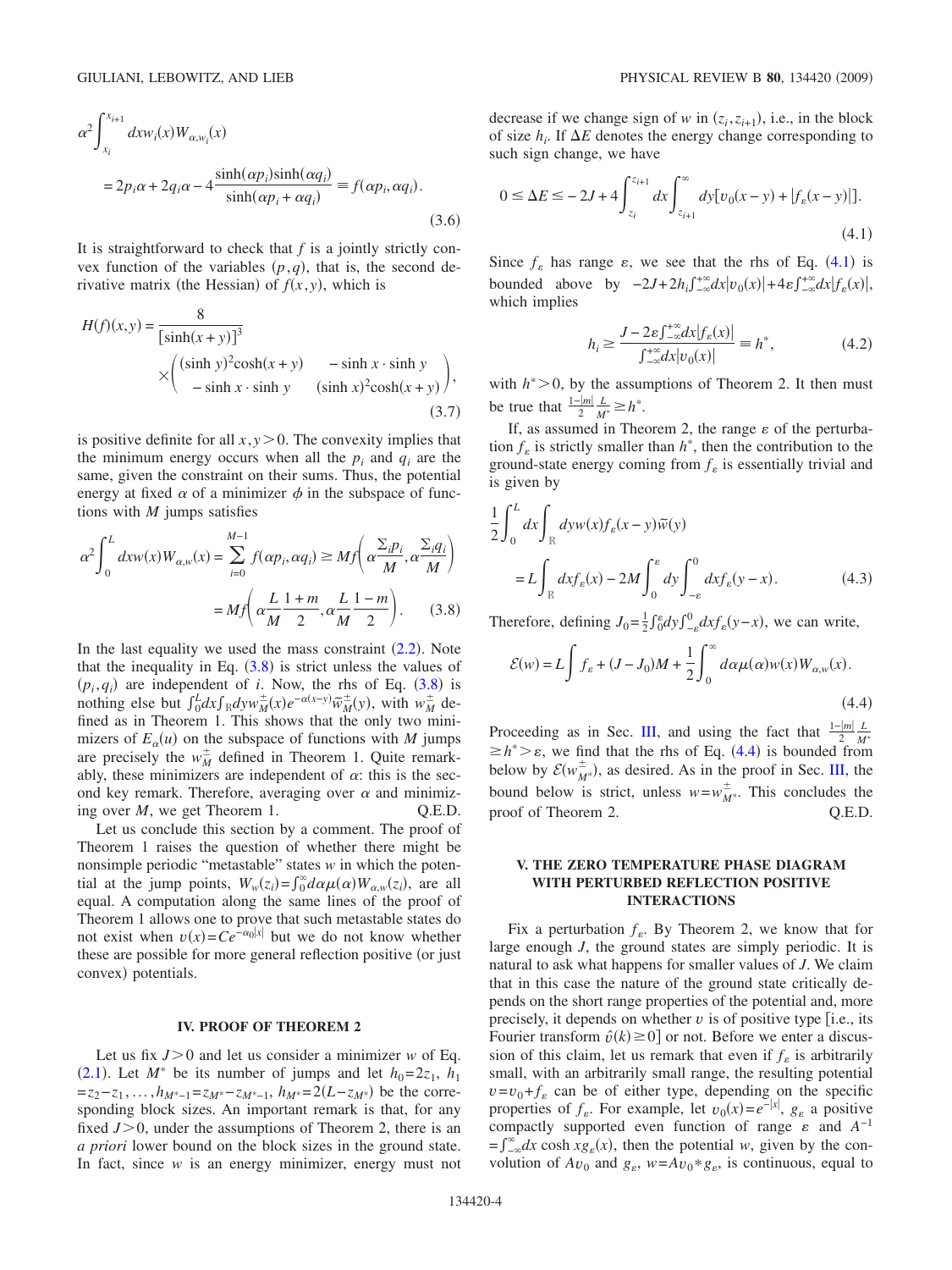$e^{-|x|}$  for  $|x| > \varepsilon$  and equal to  $e^{-|x|} + O(\varepsilon^2)$  if  $|x| \leq \varepsilon$ . Moreover, its Fourier transform has the same sign as that of  $\hat{g}_s$ , which might or might not be positive. For example, the triangle function  $g_{\varepsilon}(x) = \max\{0, \varepsilon - |x|\}$  has  $\hat{g}_{\varepsilon} \ge 0$ , while the square function  $g_{\varepsilon}(x) = \theta(\varepsilon - |x|)$  is not of positive type.

Let us now explain why we expect that the nature of the ground state at small *J* depends critically on the positivity of  $\hat{v}$ . To gain some intuition about the problem we first look at the case  $J=0$  and temporarily replace the constraint  $|u(x)|$  $= 1$  by the softer one  $|u(x)| \le 1$ . In this case, if *v* is of positive type, then the potential term  $\int_0^L dx \int_{-\infty}^{+\infty} dy u(x) v(x-y) \tilde{u}(y)$  is happiest when *u* is constant, i.e.,  $u \equiv m$ . When min  $\hat{v}(k)$  $= \hat{v}(k^*)$  < 0 then the potential energy wants *u* to be modulated at the wavelength  $k^*$ , e.g.,  $u = m + (\text{const.})\cos(k^*x)$ .<sup>[21](#page-5-22)[,23](#page-5-17)</sup> [We warn the reader that this  $k^*$  has nothing to do with the spontaneous modulation wavelength resulting from the competition between surface tension and potential energy in models with long-range interactions and a soft constraint on  $|u|$  given by a double-well potential, e.g., in models of the form  $(\theta/\lambda) \int |u'|^2 + \lambda \int (u^2 - 1)^2 + \int u \cdot (v * u)$ , with  $\lambda$  small. Our results and in particular the present discussion do not apply to this latter case, see the concluding remarks section for more comments about this point.

We return to the case of a hard constraint  $|u(x)| = 1$ : if *J*  $= 0$ , the functional  $\mathcal{E}(u)$  is not minimized by any specific function *u*. Instead, one can find a sequence of highly oscillating functions  $u_i$ ; that take only the values  $\pm 1$ , approximating better and better as  $i \rightarrow \infty$  the smooth functions  $u \equiv m$  or  $u=m+(\text{const.})\cos(k^*x)$ , which make the energy  $\mathcal{E}(u_i)$  closer and closer to its infimum, in the two cases where  $\nu$  is of positive type or not, respectively. In the presence of a small positive *J*, the functional  $\mathcal{E}(u)$  admits nontrivial minimizers: they will be close to one of these highly oscillating configurations, with a finite (but possibly very small) oscillation scale. Therefore, if  $|u|=1$  and *v* is not of positive type, the minimizer at small *J* will be close to a highly oscillating approximation of the modulated minimizer *m*  $+(const.)\cos(k^*x)$ , and so *it will not be simply periodic*. If  $|u|=1$  and *v* is of positive type, the minimizer at small *J* will be close to a highly oscillating approximation of the constant configuration  $u \equiv m$ , and it may very well be that the optimal *u* is simply periodic. We actually conjecture that this is the case.

To summarize: in the presence of a fixed finite range perturbation of a reflection positive interaction, we expect the zero-temperature phase diagram of the system to present qualitative differences depending on whether the resulting long-range interaction is of positive type or not. If *v* is of positive type, we expect that the ground state is simple periodic, for any  $J>0$ ; if *v* is not of positive type, we expect the ground state to have transition from a nonsimple periodic state (with period essentially independent of  $J$ ) to a simple periodic state.

#### **VI. CONCLUSIONS**

<span id="page-4-0"></span>We investigated a one-dimensional continuum sharp interface model with long-range antiferromagnetic interactions, under the constraint that the total magnetization is prescribed, and in general different from zero. If the long-range interaction  $\nu$  is reflection positive, we proved that the ground states are simple periodic, i.e., they consist of a sequence of blocks of alternate sign of the spin and alternate lengths  $..., \ell_1, \ell_2, \ell_1, \ell_2, ...$ ; we also proved that simple periodicity is stable under small finite range perturbations of the reflection positive interaction. These results generalize previous results<sup>1[,2](#page-5-1)</sup> concerning simple periodicity of the 1D ground states on the lattice or on the continuum with zero total magnetization. Moreover, they provide a rigorous justification that the ansatz chosen by Nielsen *et al.*[3](#page-5-2) to investigate the dependence of the modulation length on the surface tension and on the decay rate of the long-range interaction is correct.

Our results imply analogous statements for the case of higher dimension  $d \geq 1$ , but only *if one restricts to 1D configurations*, i.e., to configurations that are translational invariant in *d*− 1 dimensions. The conjecture that the ground states of  $\mathcal{E}(u)$  in two or more dimensions are simple periodic, and possibly one-dimensional, is still open.

The fact that simple periodicity is stable under small finite range perturbations, naturally leads us to ask whether simple periodicity should also be expected at positive (possibly small) temperatures. Unfortunately, we are still unable to treat positive temperatures. At a mean field level, the effect of the temperature can be mimicked by a soft interface model, replacing Eq.  $(2.1)$  $(2.1)$  $(2.1)$ , described by the functional<sup>2</sup>

<span id="page-4-1"></span>
$$
\mathcal{F}_{\lambda}(u) = \frac{3J^2}{8\lambda} \int_0^L dx |u'|^2 + \lambda \int_0^L dx (u^2 - 1)^2
$$
  
+ 
$$
\frac{1}{2} \int_0^L dx \int_{-\infty}^{+\infty} dy u(x) v(x - y) \tilde{u}(y), \qquad (5.1)
$$

under the constraint  $\int_0^L dx u(x) = mL$ .  $\mathcal{F}_\lambda(u)$  reduces to  $\mathcal{E}(u)$  in the limit  $\lambda \rightarrow \infty$ , which corresponds to "zero temperature;" on the contrary,  $\lambda$  small roughly corresponds to the case of high temperature, in which case the scale of the modulation is dictated by the competition between the kinetic energy and the potential energy.<sup>12</sup> While the ground states of Eq.  $(5.1)$  $(5.1)$  $(5.1)$ with  $m=0$  are simple periodic for any  $\lambda > 0$ , we are still unable to prove the same at  $m \neq 0$  for a generic reflection positive interaction. Technically, the main difficulty in trying to generalize the proof of Theorem 1 to this case is that if, as in Sec. [III,](#page-2-0) we rewrite the potential energy as a superposition of the potentials  $W_{\alpha,\mu}(x)$  generated by the exponential interactions exp $\{-\alpha(x-y)\}\$ , and we try to minimize the functional

<span id="page-4-2"></span>
$$
\frac{3J^2}{8\lambda} \int_0^L dx |u'|^2 + \lambda \int_0^L dx (u^2 - 1)^2 + \frac{1}{2v(0)} \int_0^L u(x) W_{\alpha, u}(x),
$$
\n(5.2)

for each value of  $\alpha$  separately, we easily realize that, contrary to the sharp interface case, the minimizer of Eq.  $(5.2)$  $(5.2)$  $(5.2)$  in the space of functions with a fixed number of jumps *is not independent of*  $\alpha$ , since the shape of the transition profile from  $u=-1$  to +1 depends in general on  $\alpha$ . It would be interesting to understand whether this is just a technical issue or whether the difficulty arises from the fact that positive